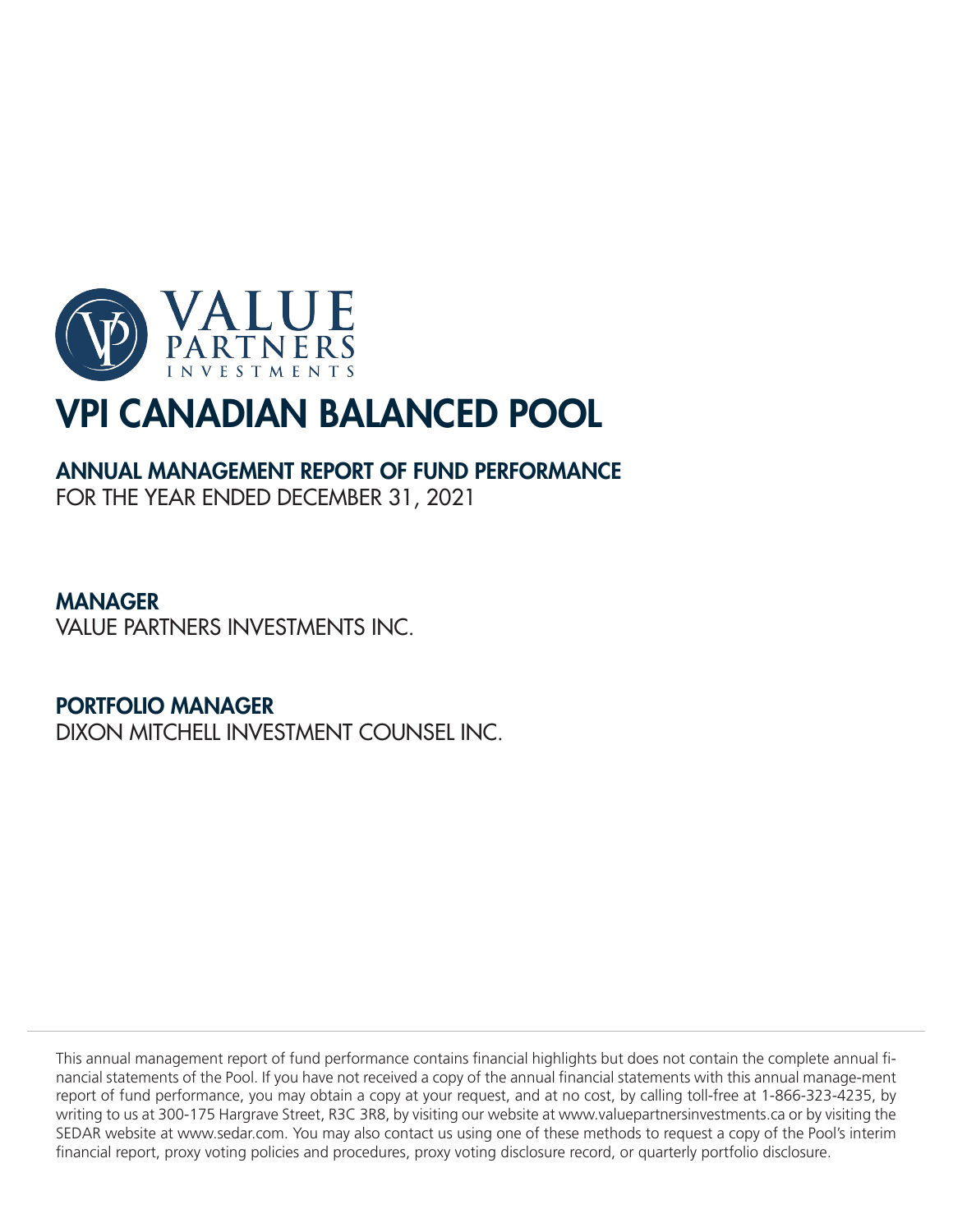

## **Annual Management Discussion of Fund Performance**

March 21, 2022

## **Investment Objective and Strategies**

VPI Canadian Balanced Pool's objective is to generate long-term growth in value and income by investing in a diversified portfolio of Canadian government and corporate bonds, Canadian and foreign equities, trust and limited partnership units, preferred shares and index or sector proxies, such as index participation units. It is designed to provide both moderate income and reasonable growth over the long-term, while being sufficiently diversified to mitigate volatility.

The Portfolio Manager generally looks for potential equity holdings with identifiable secure market niches with significant barriers to entry and high-quality management who are focused on creating value for shareholders. The Pool's portfolio is principally comprised of the securities of mature companies that the Portfolio Manager believes will be able to sustain and grow cash flow over the long term. The Portfolio Manager also looks at a company's overall historical profitability, cash flow, both the past dividend record and expectations of future trends, and measures of earnings quality. Evaluation of a company's prospective ability to sustain and grow its cash flow is an important part of the equity selection process. In general, the foreign equity holdings will also provide diversification through exposure to industries not well represented in Canada and companies with geographically diverse revenue bases. For the fixed income portion, the Portfolio Manager purchases only Canadian dollar denominated debt instruments with investment grade credit ratings of BBB- or higher.

#### **Risk**

Overall, the risks associated with investing in the Pool have not materially changed and remain as discussed in the prospectus. The Pool continues to be suitable for investors with a low to medium tolerance for risk given its balanced mandate, the diversified nature of its holdings in both fixed income and equities, and its North American geographic focus with a bias toward large capitalization stocks.

Market risk remains high, primarily with respect to the US, where valuations for the S&P 500 remains historically elevated at nearly 20x forward earnings per share (EPS) even as Canadian and international equity markets have receded to more normalized valuations of 12-15x forward EPS as earnings have grown coming out of the 2020 lockdowns. There was also evidence of elevated speculative behaviour in 2021, with the rise of "meme" stocks, cryptocurrencies, special purpose acquisition companies (SPACs), and non-fungible tokens (NFTs), all likely driven by a flood of liquidity and mobile trading apps that facilitated a windfall for retail investors.

Consumers and financial markets have also benefited from the record fiscal and monetary stimulus in response to COVID. However, as we move into 2022 there is imminent risk of stimulus removal, as persistent inflationary pressures have increased the probability of interest rate hikes. Given the broadening nature of price increases, consumer inflation on a year-over-year basis is now at four-decade highs, and markets are now pricing in at least 5 rate hikes of 25 basis points each by year end, both in Canada and the US. This in turn has increased the overall interest rate risk of the Pool, although this risk is mitigated by the portfolio's lower duration within its bond holdings. On the other hand, secular deflationary forces remain in place, and have not been disrupted by COVID—these include anemic population growth, the aging cohort of 'baby boomers' who increasingly rely on the social safety net from governments, and the effects of globalization and technological innovation on lowering costs for consumers.

Political risk is elevated, with polls indicating that the US mid-term elections this fall could result in a shift of power in Congress to the Republican Party, which could result in gridlock in Washington DC during the latter half of President Biden's first and possibly only electoral term. Canada, meanwhile, saw a snap election in 2021 which failed to change much in the makeup of the overall legislature. However, recent events such as the protest convoy that descended on Ottawa, point to growing unrest and frustration over ongoing COVID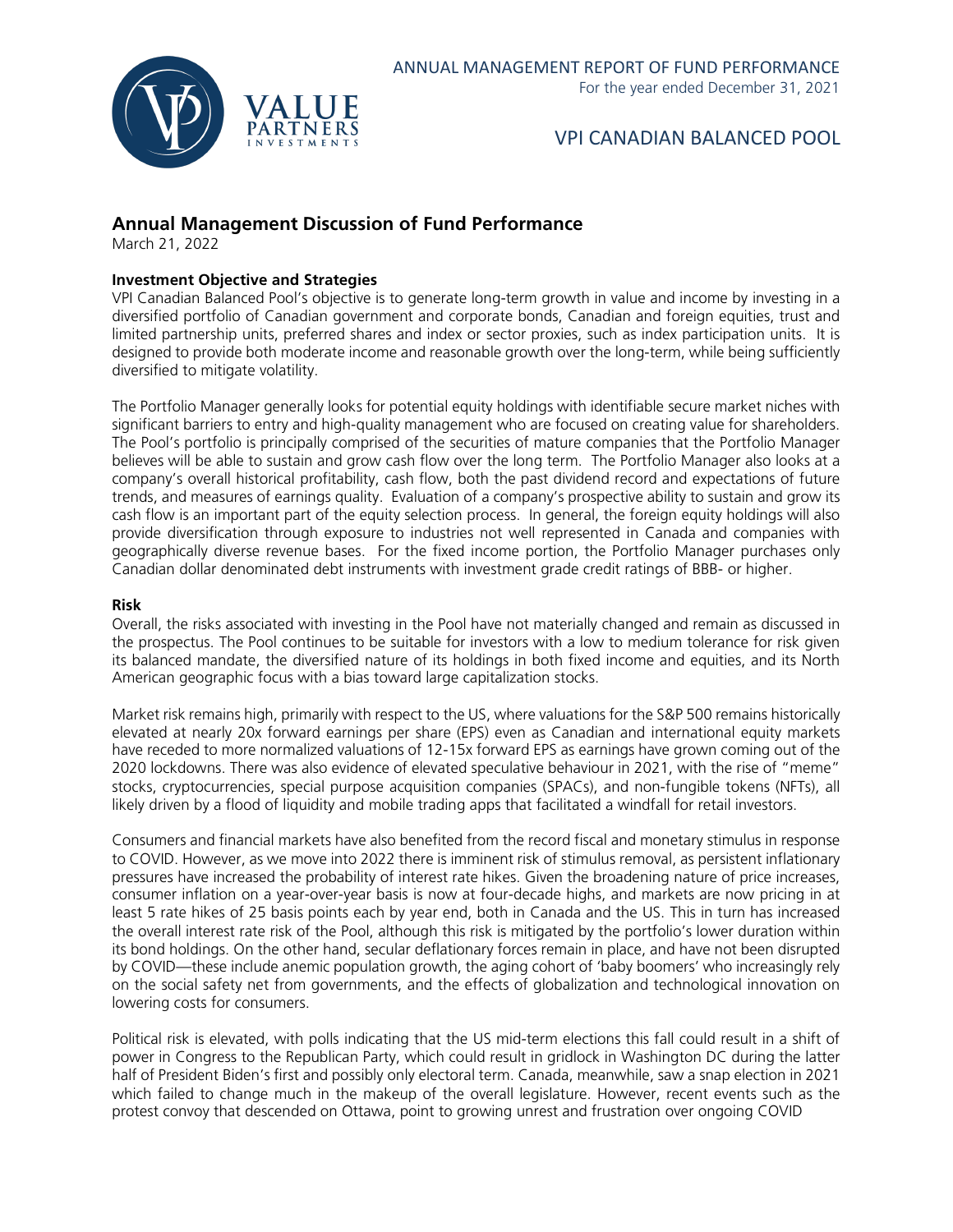

#### **Risk (continued)**

mandates, even as we see rollbacks of these restrictions across a number of provinces as the Omicron variant recedes.

#### **Results of Operations**

Net assets of the Pool increased by approximately \$193.6 million for the year ended December 31, 2021. The increase is attributable to \$60.5 million of net sales, and a \$133.1 million increase in net assets from operations. The increase in net assets from operations resulted from \$114.7 million of unrealized appreciation in the value of investments, \$4.0 million of interest income, \$9.8 million of dividend income and \$19.3 million of realized gains on the sale of investments. This was offset by \$14.4 million of management fees and operating expenses and a \$0.4 million foreign exchange loss on cash.

The following table summarizes the businesses that were added or removed from the portfolio during the year:

| Additions                      | <i>Dispositions</i> |
|--------------------------------|---------------------|
| Intercontinental Exchange Inc. | Cisco Systems Inc   |
| Methanex Corp                  | Diageo plc          |

As a result of these changes, some partial dispositions, cash flows of the Pool and market value changes, there were some moderate shifts in the portfolio allocation from the prior year as indicated in the following table:

|                          | Allocation |                                 | Allocation |
|--------------------------|------------|---------------------------------|------------|
| Sector                   | Increase   | Sector                          | Decrease   |
| Diversified Financials   | $2.3\%$    | Cash & Equivalents              | $4.0\%$    |
| <b>Banks</b>             | $2.1\%$    | Government Bonds                | 2.4%       |
| Media and Entertainment  | 1.6%       | Food, Beverage & Tobacco        | $2.4\%$    |
| Transportation           | 1.2%       | Technology Hardware & Equipment | 1.5%       |
| Corporate Bonds          | 1.1%       | Capital Goods                   | 0.8%       |
| Food & Staples retailing | 1.1%       |                                 |            |
| <b>Materials</b>         | 1.0%       |                                 |            |
| Retailing                | 1.0%       |                                 |            |
|                          |            |                                 |            |

Equity markets had a great year with returns of over 25% for broad indices while bonds were marginally negative on the year. The VPI Canadian Balanced Pool provided returns in the range of 18.4% to 20.7%, ahead of the blended benchmark, which returned 15.2%.

The Pool's outperformance relative to the blended benchmark can be attributed to a few factors. First off, the investment performance across each asset class was superior relative to the underlying market measure. The Pool's Canadian equity holdings in aggregate returned 29.3% in 2021 (gross of fees), about 4.2% ahead of the TSX. Likewise, the US listed holdings rose 31.2% in Canadian dollar terms, 3.6% ahead of the S&P 500. The Pool's fixed income performance, while coming in at -1.7% during a period of rising bond yields, was also better than the -2.5% return for the FTSE Canada Universe Bond Index.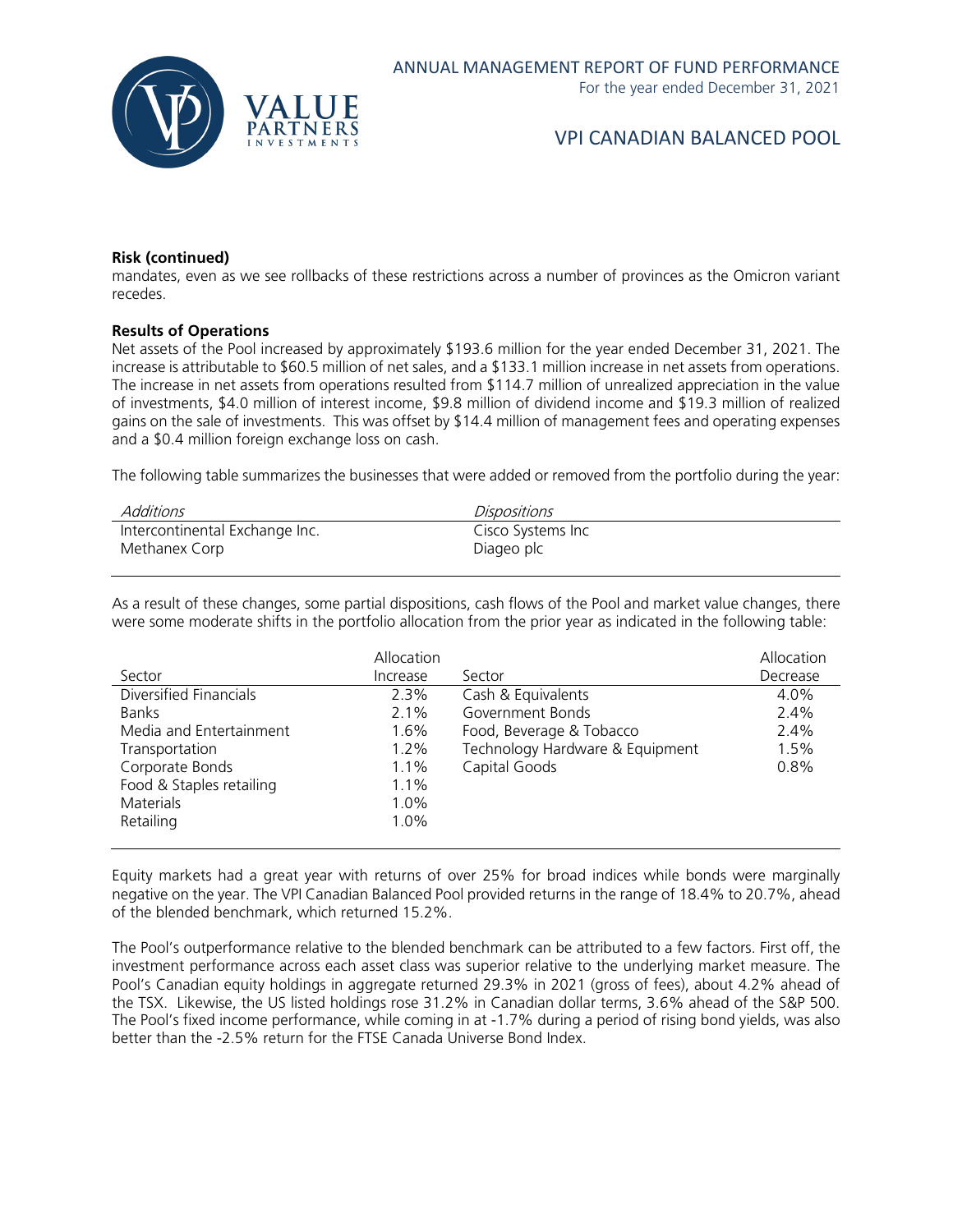

## **Results of Operations (continued)**

In addition to the robust asset class performance, unitholders also benefitted from a favourable asset mix positioning within the Pool, with the Portfolio Manager taking an active underweight stance in fixed income throughout the year with average allocated capital of ~20% to bonds over the course of 2021. Similarly, the US equity weighting averaged just below 32% during the year. Offsetting these allocation decisions was a minor underweight position in Canadian equities, which averaged 42% of AUM in 2021, while cash averaged 6.5%, which led to a modest drag for the year.

Looking at individual stock performance, 2021's strong results were driven by a number of core holdings (Alphabet, and Microsoft) that rose significantly as a result of strong business models that were able to thrive in an uncertain environment. Additionally, these companies have benefitted from a secular upshift in cloud spending, as the global economy adjusts to a post COVID world which includes hybrid work and increased ecommerce penetration. The Pool also benefitted from some of its healthcare investments (Thermo Fisher, and CVS Health) which saw tailwinds from COVID including testing and vaccines. A few Canadian logistics holdings (TFI International, and Canadian National Railway) also benefited as they look to solve their clients' supply chain problems.

There were also some holdings in the Pool that struggled during the period (Saputo, Stella-Jones, and Badger Infrastructure); however, this did not have a significant impact on the performance of the Pool due to their relative weighting.

#### **Revenues and Expenses**

Revenues of the Pool amounted to \$13.8 million, representing a combination of dividend and interest income from its holdings. The Pool also incurred \$14.4 million in management fees and operating expenses, realized gains of \$19.3 million on the sale of investments and experienced unrealized appreciation in the value of its investments of \$114.7 million.

Realized gains on the sale of investments during the year are attributable to the following complete and partial dispositions from the portfolio. Dividends received from each of these holdings while in the Pool are in addition to these gains.

|                       | Approximate<br><b>Holding</b> | <b>Proceeds</b> | Cost          | <b>Realized Gain</b> |
|-----------------------|-------------------------------|-----------------|---------------|----------------------|
| <b>Holding</b>        | Period                        | (millions \$)   | (millions \$) | (millions \$)        |
| Cisco Systems Inc     | 10.4 years                    | 11.9            | 8.1           | 3.8                  |
| Diageo plc            | 14.2 years                    | 15.0            | 7.0           | 8.0                  |
| Partial Dispositions  | n/a                           | 43.0            | 35.5          | 7.5                  |
| <b>Treasury Bills</b> | n/a                           | 60.0            | 60.0          |                      |
|                       |                               | 129.9           | 110.6         | 19.3                 |

## **Recent Developments**

## Economic Conditions

2021 was a year rife with turbulence, with positive, negative, and sometimes puzzling events. Encouraging news of vaccine rollouts and economic rebounds and were often met with further setbacks from new variants, supply chain woes, and the ever-creeping threat of inflation. Nevertheless, vaccine rollouts surpassed even optimistic estimates, employment recovered to robust levels, and fiscal stimulus helped boost consumer spending, sending real GDP rebounding and surpassing pre-pandemic levels by the second quarter.

Unprecedented liquidity has undoubtedly added fuel to financial markets during the past year and a half. For some perspective, the Federal Reserve's response to the COVID-19 crisis pushed its balance sheet over US\$8 trillion, a nine-fold increase since 2007 when it stood at US\$870 billion. Clearly this has had an impact on discount rates and the cost of capital, stoking speculation in capital markets.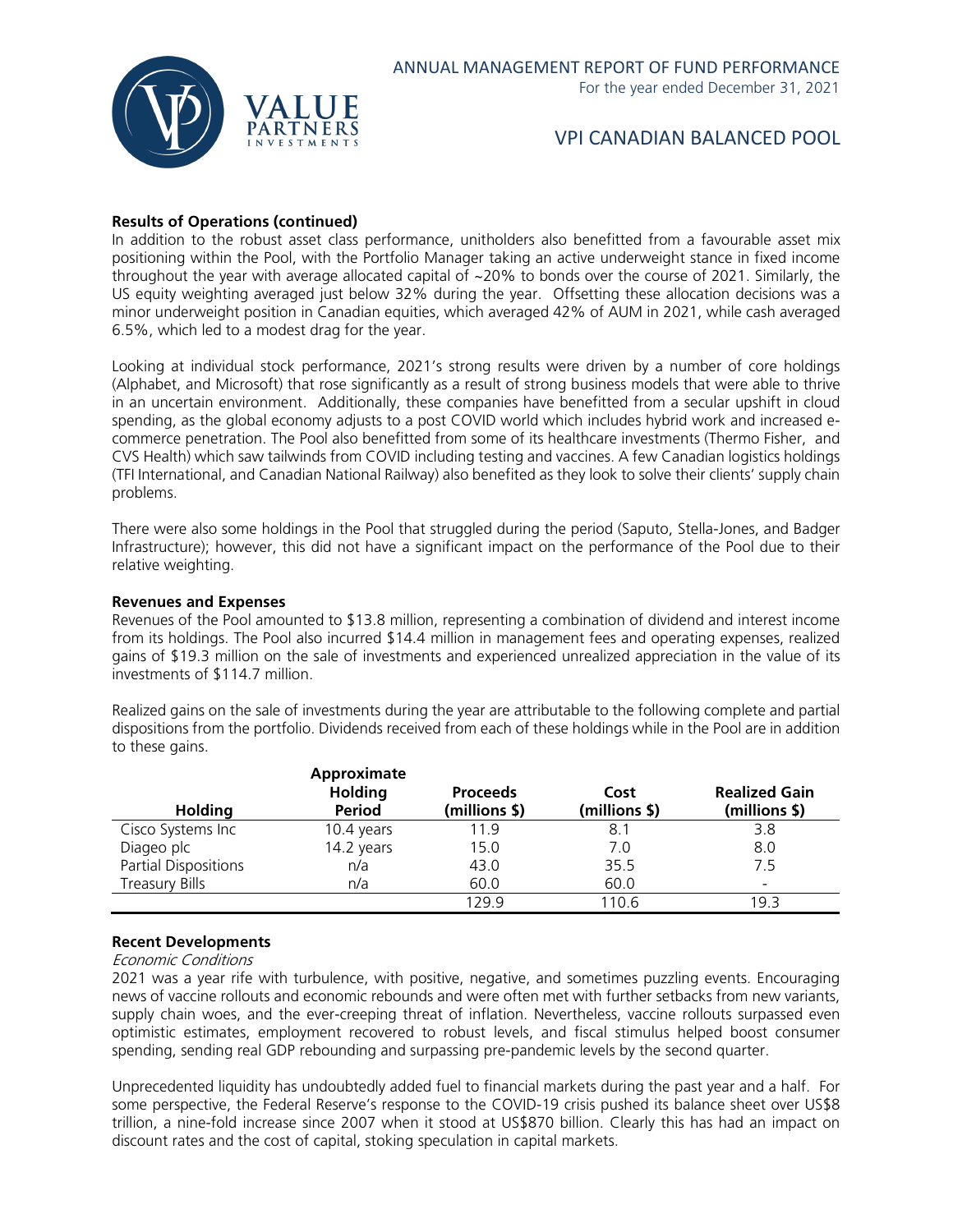

## **Recent Developments (continued)**

Despite the noise in the news, 2021 did not bring material volatility or a significant drawdown to broad equity markets, although certain more speculative corners did experience significant losses. Perhaps this is best captured by the ARK Innovation ETF, which experienced a 24% loss in 2021. Broad markets were more sanguine on their 25% ascent for the year, with only one 5% draw-down — significantly less severe than historical averages would suggest. However, we continue to see build-up of excess capital in several areas of the market, particularly evident in the tenor of initial public offerings (IPOs) and the valuations being reached in certain public market equities.

As society comes closer to the first interest rate hike of the post-COVID era, there has been a sharp rise in volatility, with January 2022 seeing some of the steepest market drawdowns since the pandemic began. Daily moves of over 1% in either direction for equities have been commonplace, and fear gauges such as the VIX have risen sharply in the past few weeks. Fixed income has also not been spared, as a sharp re-pricing of rates at the front end has spread across the bond universe. At this time a year ago, markets were essentially pricing in zero rate hikes until 2023; however, with the strong GDP growth and high inflation, expectations today are for at least 5 hikes of 25 basis points with some economists calling for as many as 7 hikes by year-end 2022.

This has made for a difficult start to the new year for balanced mandates. However, offsetting this has been a generally strong corporate earnings season, which has led markets to rebound off the January lows. With respect to fixed income, there are many structural factors which act as a governor on how high bond yields can go before creating vulnerability for the system as a whole. The Pool has been positioned to mitigate the risk of rising rates by being significantly underweight bonds relative to the fixed income target, and far shorter in duration vs. the bond benchmark. As of year-end the Pool had a weighted duration of 5.7 years excluding T-bills, versus the broad Canadian fixed income universe at 8.4 years. Looking ahead, the Pool is positioned with a diversified asset mix across Canada, the US and fixed income.

Thematically, the focus continues to be on companies that have a unique way to add value through i) the ability to grow either organically or through mergers and acquisitions, ii) a propensity to return cash flow to shareholders via dividends or share repurchases, or iii) strong competitive positioning in industries with secular long-term growth potential. The Portfolio Manager anticipates that the flexible mandate, combined with disciplined risk management, ongoing monitoring and a strict underwriting process for new positions should provide the tools needed to make the best possible investment decisions for the Pool.

As at the time of this report, there is currently a heightened degree of risk related to the military conflict between Russia and the Ukraine. The Russian invasion has created significant uncertainty for the markets, interest rates, globalization, and future government spending. As a result of the conflict, some of the Pool's holdings could be negatively impacted. Given the quickly evolving situation, the Portfolio Manager will continue to monitor the conflict and the potential impacts to the securities held within the Pool.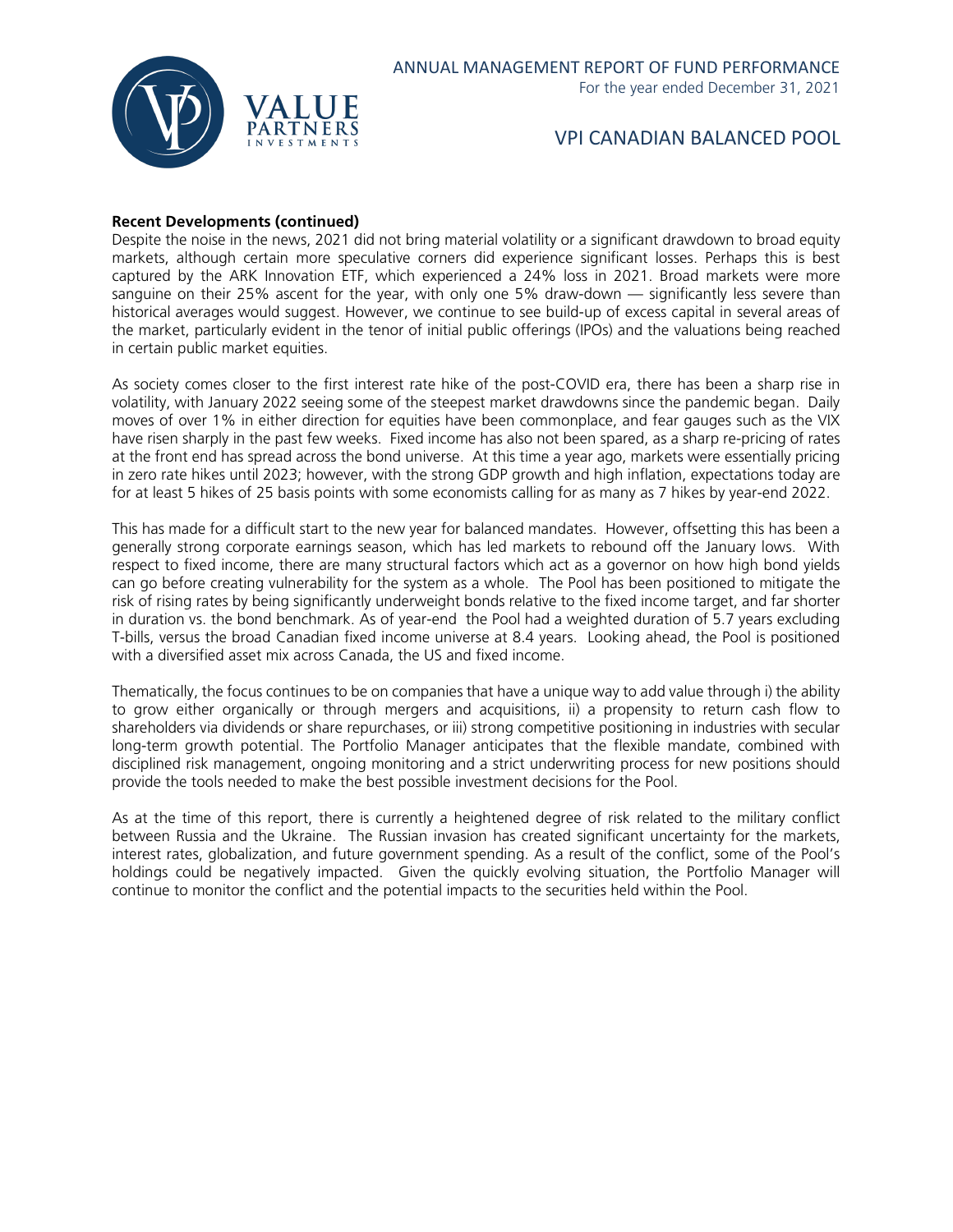

For the year ended December 31, 2021

## VPI CANADIAN BALANCED POOL

| <b>Portfolio Allocation</b><br>Canadian Equities<br>US Equities<br>Government Bonds | 43.5%<br>32.9%<br>11.6% | Corporate Bonds<br>Cash & Equivalents | 8.4%<br>$3.6\%$ |
|-------------------------------------------------------------------------------------|-------------------------|---------------------------------------|-----------------|
| <b>Sector Allocation</b>                                                            |                         |                                       |                 |
| <b>Banks</b>                                                                        | 12.8%                   | Health Care Equipment & Services      | 3.1%            |
| Government Bonds                                                                    | 11.6%                   | Pharmaceuticals and Biotechnology     | 3.0%            |
| Software & Services                                                                 | 11.1%                   | Capital Goods                         | 2.7%            |
| Diversified Financials                                                              | 10.3%                   | <b>Materials</b>                      | 2.4%            |
| Corporate Bonds                                                                     | 8.4%                    | Commercial & Professional Services    | 2.2%            |
| Transportation                                                                      | 6.5%                    | Energy                                | 2.1%            |
| Media & Entertainment                                                               | 4.9%                    | <b>Consumer Services</b>              | 1.9%            |
| Cash & Equivalents                                                                  | 3.6%                    | Consumer Durables & Apparel           | 1.4%            |
| Technology Hardware & Equipment                                                     | 3.2%                    | Food, Beverage & Tobacco              | $1.0\%$         |
| Food & Staples Retailing                                                            | $3.1\%$                 | <b>Communication Services</b>         | 0.8%            |
| Retailing                                                                           | 3.1%                    | Insurance                             | 0.8%            |

## **Top 25 Holdings**

| <b>Issuer</b>                          | Percentage of<br><b>Net Assets</b> |
|----------------------------------------|------------------------------------|
| Visa Inc.                              | 5.0%                               |
| Alphabet Inc., Class A                 | 4.9%                               |
| Berkshire Hathaway Inc., Class B       | 4.3%                               |
| The Toronto-Dominion Bank              | 4.3%                               |
| The Bank of Nova Scotia                | 4.0%                               |
| Microsoft Corporation                  | 3.8%                               |
| Cash & Equivalents                     | 3.6%                               |
| Royal Bank of Canada                   | 3.6%                               |
| Canadian National Railway Company      | 3.3%                               |
| Apple Inc.                             | 3.2%                               |
| TFI International Inc.                 | 3.2%                               |
| Alimentation Couche-Tard Inc., Class B | 3.1%                               |
| Dollarama Inc.                         | 3.1%                               |
| Thermo Fisher Scientific Inc.          | 3.0%                               |
| Brookfield Asset Management Inc.       | 2.5%                               |
| Oracle Corporation                     | 2.3%                               |
| Thomson Reuters Corporation            | 2.2%                               |
| MTY Food Group Inc.                    | 1.9%                               |
| Becton, Dickinson and Company          | 1.8%                               |
| Element Fleet Management Corp.         | 1.7%                               |
| Intercontinental Exchange, Inc.        | 1.7%                               |
| Roper Technologies, Inc.               | 1.6%                               |
| Stella-Jones Inc.                      | 1.6%                               |
| Canadian Natural Resources Limited     | 1.5%                               |
| Gildan Activewear Inc.                 | 1.4%                               |
| <b>Total</b>                           | 72.6%                              |

The above summary of investment portfolio may change due to ongoing portfolio transactions of the Pool. An update will be made available within 60 days of each subsequent quarter-end.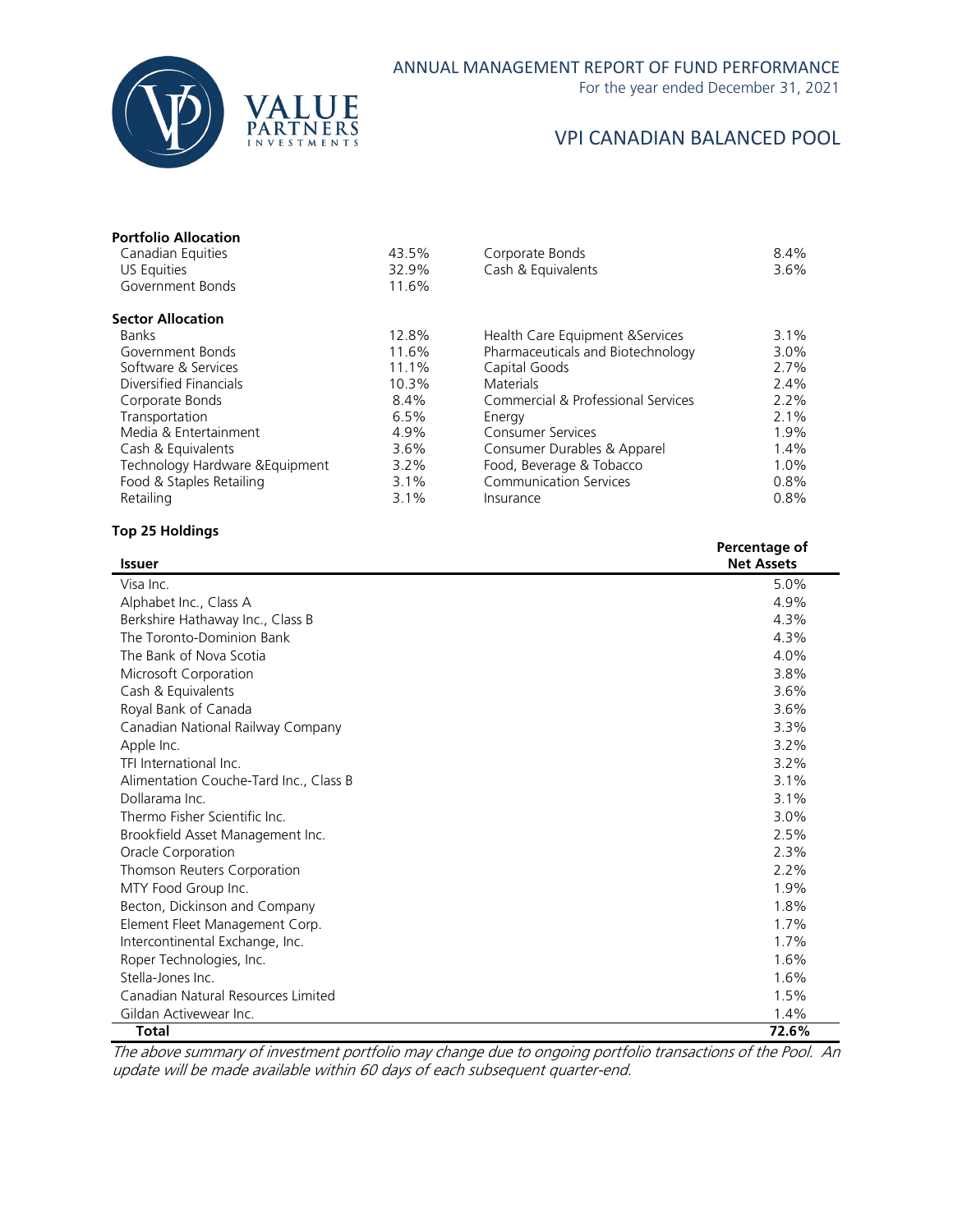

#### **Past Performance**

The historical performance information shown below assumes that all distributions were reinvested in the Pool and does not account for any sales, redemptions, distributions or optional charges or income taxes payable by an investor that would have reduced returns. Mutual fund returns are not guaranteed, their values change frequently and past performance may not be repeated.

#### **Year-by-Year Returns**

The bar charts below show the performance of each series of the Pool (net of fees) for the year ended December 31, 2021, and the previous years ended December 31 or since inception to December 31. It shows in percentage terms, how an investment made on January 1 or on inception would have increased or decreased by the end of the respective periods.

**Series F** 





Series O



(1) 2017 return is since inception on July 5, 2017.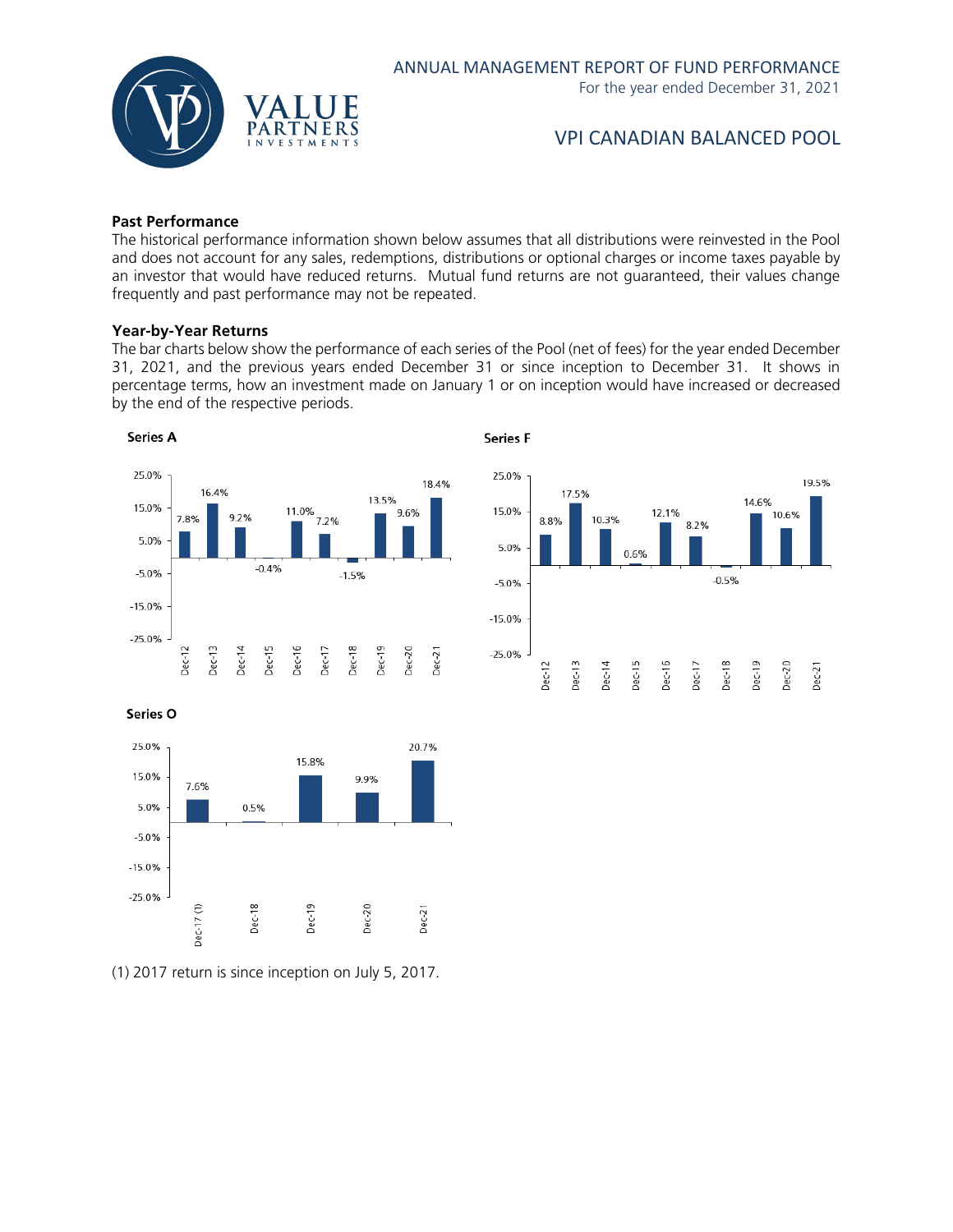

## **Annual Compound Returns**

The following table shows the annual compound total return of each series of the Pool compared to the blended index which is comprised of the S&P/TSX Composite Index, the FTSE Canada Universe Bond Index and the S&P 500 Index in Canadian dollar terms (the "Blended Index") for the periods shown ended December 31, 2021. All index returns are calculated on a total return basis, meaning that performance was calculated under the assumption that all distributions were reinvested.

|                                 |         |        |         |         | <b>Since</b> |
|---------------------------------|---------|--------|---------|---------|--------------|
|                                 | 10 Year | 5 Year | 3 Year  | 1 Year  | Inception    |
|                                 |         |        |         |         |              |
| Series A <sup>(1)(2)</sup>      | 8.9%    | 9.2%   | 13.8%   | 18.4%   | 5.9%         |
| <b>Blended Index</b>            | 8.7%    | 8.9%   | 13.8%   | 15.2%   | 6.7%         |
| S&P/TSX Composite Index         | 9.2%    | 10.0%  | 17.5%   | 25.1%   | 6.0%         |
| FTSE Canada Universe Bond Index | 3.3%    | 3.3%   | $4.2\%$ | $-2.5%$ | 4.5%         |
| S&P 500 Index (C\$)             | 19.1%   | 17.1%  | 22.8%   | 27.6%   | 12.4%        |
| Series F(1)(2)                  | 10.0%   | 10.3%  | 14.8%   | 19.5%   | 6.9%         |
| <b>Blended Index</b>            | 8.7%    | 8.9%   | 13.8%   | 15.2%   | 6.7%         |
| S&P/TSX Composite Index         | 9.2%    | 10.0%  | 17.5%   | 25.1%   | 6.0%         |
| FTSE Canada Universe Bond Index | 3.3%    | 3.3%   | 4.2%    | $-2.5%$ | 4.5%         |
| S&P 500 Index (C\$)             | 19.1%   | 17.1%  | 22.8%   | 27.6%   | 12.4%        |
| Series O(1)(3)                  | n/a     | n/a    | 16.0%   | 20.7%   | 12.3%        |
| <b>Blended Index</b>            | n/a     | n/a    | 13.8%   | 15.2%   | 9.4%         |
| S&P/TSX Composite Index         | n/a     | n/a    | 17.5%   | 25.1%   | 11.0%        |
| FTSE Canada Universe Bond Index | n/a     | n/a    | $4.2\%$ | $-2.5%$ | $3.2\%$      |
| S&P 500 Index (C\$)             | n/a     | n/a    | 22.8%   | 27.6%   | 17.6%        |

(1) The percentage return differs for each series because the management fee rate and expenses differ for each series.

(2) Inception date: October 1, 2007

(3) Inception date: July 5, 2017

The Blended Index is comprised of 50% S&P/TSX Composite Index, 35% FTSE Canada Universe Bond Index and 15% S&P 500 Index (Canadian dollars). The S&P/TSX Composite Index is a broad market indicator of activity for the Canadian equity market. Size and liquidity are among the key criteria for inclusion in the index, with size being assessed on a float market capitalization basis and liquidity being measured relative to liquidity thresholds. The FTSE Canada Universe Bond Index is a broad market indicator of activity for the Canadian fixed income market. It measures the total return of Canadian bonds with terms to maturity greater than one year, and it includes approximately 1,000 federal, provincial, municipal and corporate bonds rated BBB or higher. The S&P 500 Index has been widely regarded as the best single gauge of the large cap U.S. equities market since the index was first published in 1957. The index includes 500 leading companies in leading industries of the U.S. economy, capturing approximately 80% coverage of available market capitalization.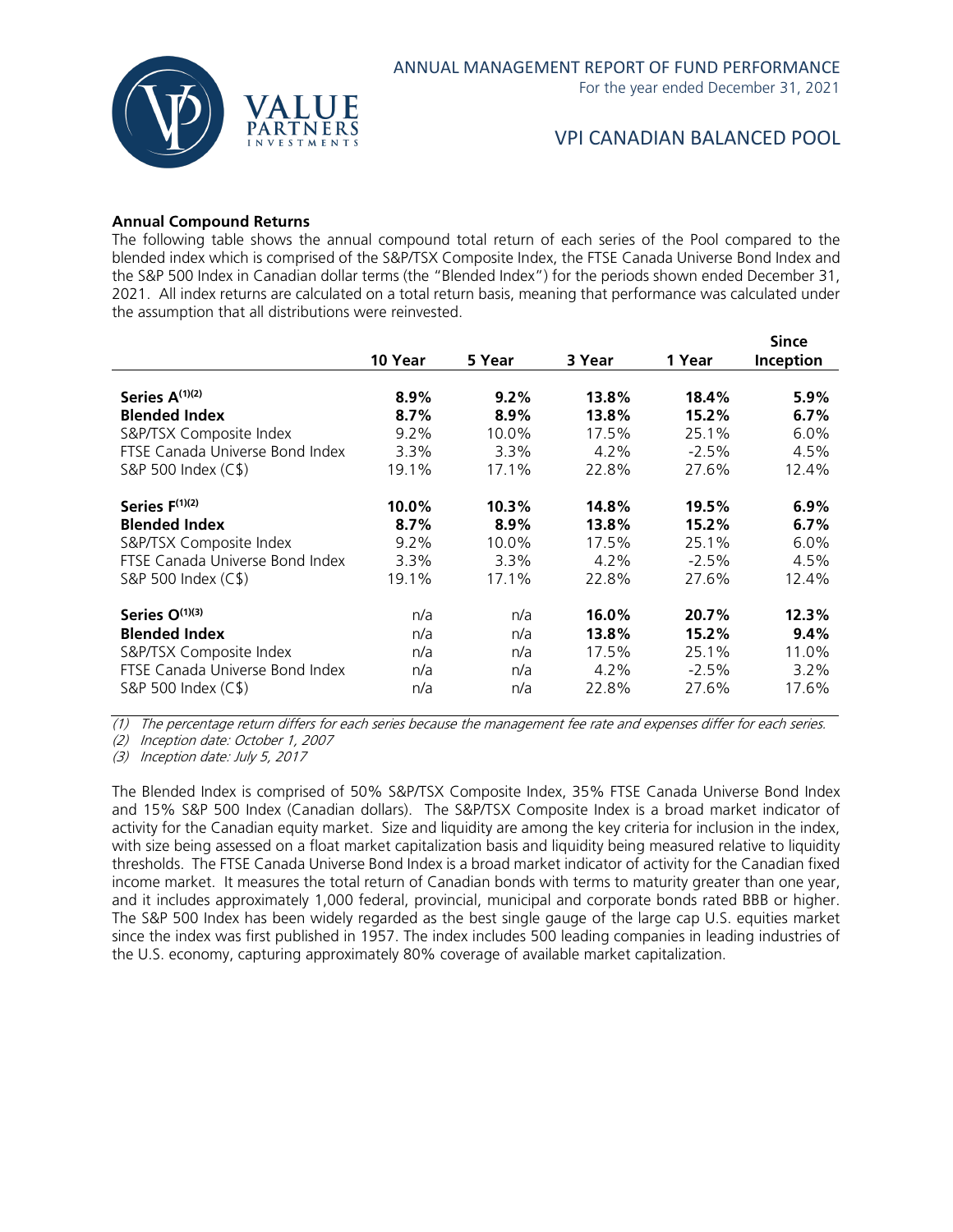

#### **Management Fees**

The Pool pays an annual management fee on each of its series (excluding Series O) to Value Partners Investments Inc. ("the Manager"). The management fee is calculated daily as a percentage of the net asset value of each series as of the close of business on each business day. In consideration for the management fees, the Manager may pay a percentage sales commission and/or trailing commission to registered dealers or brokers for units bought and held in the Pool depending on which series of units were purchased. The Manager also pays a portion of the management fee to the Portfolio Manager for its services in managing the investment portfolio.

For the year ended December 31, 2021, approximately 42% of the management fee revenues received by the Manager from the Pool were paid to registered dealers and brokers as sales and/or trailing commissions. Since each series may have a different commission structure, this percentage may vary by series. For unitholders eligible for the Management Fee Reduction Program, approximately 15% of the gross management fees were returned to unitholders as management fee rebates. The remainder of the management fee revenue, after payment of fees to the Portfolio Manager for its services, was retained by the Manager for corporate purposes.

#### **Related Party Transactions**

Value Partners Investments Inc. is the manager of the Pool and is responsible for the overall business and operations of the Pool. For the year ended December 31, 2021 the Pool paid \$12.8 million in management fees (excluding taxes) to the Manager. In addition, the parent company of the Manager also held 31,701 Series F units of the Pool as of December 31, 2021.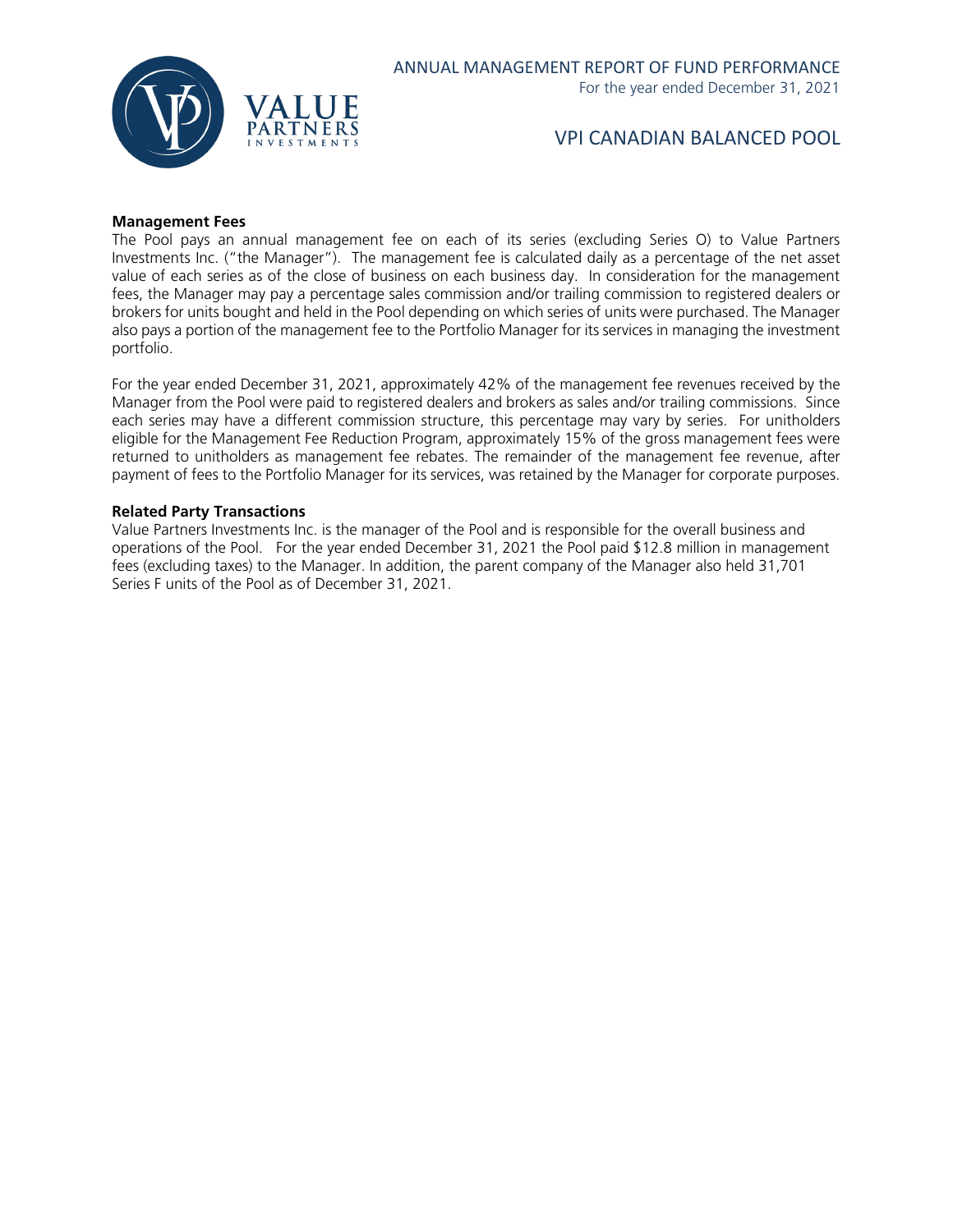

## **Financial Highlights**

The following tables show selected key financial information about each series of the Pool and are intended to help you understand the Pool's financial performance for the past five years ended December 31. This information is derived from the Pool's audited annual financial statements and is not intended to be a reconciliation of the net asset value per unit.

#### **The Pool's Net Assets Per Unit (\$)(1)**

| <b>Series A</b>                                             | December 31<br>2021 | December 31<br>2020 | December 31<br>2019 | December 31<br>2018 | December 31<br>2017 |
|-------------------------------------------------------------|---------------------|---------------------|---------------------|---------------------|---------------------|
| Net assets, beginning of period                             | 17.42               | 16.04               | 14.17               | 14.40               | 13.49               |
| Increase (decrease) from operations:                        |                     |                     |                     |                     |                     |
| Total revenue                                               | 0.33                | 0.35                | 0.36                | 0.35                | 0.36                |
| Total expenses                                              | (0.38)              | (0.33)              | (0.32)              | (0.30)              | (0.29)              |
| Realized gains (losses) for the period                      | 0.47                | 0.62                | 0.13                | 0.18                | 0.18                |
| Unrealized gains (losses) for the period                    | 2.79                | 0.98                | 1.68                | (0.46)              | 0.72                |
| Total increase (decrease) from<br>operations <sup>(2)</sup> | 3.21                | 1.62                | 1.85                | (0.23)              | 0.97                |
| <b>Distributions:</b>                                       |                     |                     |                     |                     |                     |
| From net investment income (excluding<br>dividends)         |                     |                     |                     |                     |                     |
| From dividends                                              |                     |                     | (0.04)              | (0.01)              | (0.07)              |
| From capital gains                                          |                     | (0.15)              |                     |                     |                     |
| Return of capital                                           |                     |                     |                     |                     |                     |
| Total annual distributions <sup>(3)</sup>                   |                     | (0.15)              | (0.04)              | (0.01)              | (0.07)              |
| Net assets, end of period                                   | 20.62               | 17.42               | 16.04               | 14.17               | 14.40               |

| <b>Series F</b>                               | December 31<br>2021 | December 31<br>2020 | December 31<br>2019 | December 31<br>2018 | December 31<br>2017 |
|-----------------------------------------------|---------------------|---------------------|---------------------|---------------------|---------------------|
| Net assets, beginning of period               | 17.72               | 16.31               | 14.36               | 14.58               | 13.67               |
| Increase from operations:                     |                     |                     |                     |                     |                     |
| Total revenue                                 | 0.34                | 0.36                | 0.37                | 0.36                | 0.37                |
| Total expenses                                | (0.21)              | (0.18)              | (0.17)              | (0.17)              | (0.16)              |
| Realized gains (losses) for the period        | 0.49                | 0.65                | 0.12                | 0.18                | 0.19                |
| Unrealized gains (losses) for the period      | 2.83                | 1.00                | 1.69                | (0.55)              | 0.75                |
| Total increase from operations <sup>(2)</sup> | 3.45                | 1.83                | 2.01                | (0.18)              | 1.15                |
| <b>Distributions:</b>                         |                     |                     |                     |                     |                     |
| From net investment income (excluding         |                     |                     |                     |                     |                     |
| dividends)                                    |                     |                     |                     |                     |                     |
| From dividends                                |                     | (0.16)              | (0.14)              | (0.14)              | (0.21)              |
| From capital gains                            |                     | (0.16)              |                     |                     |                     |
| Return of capital                             |                     |                     |                     |                     |                     |
| Total annual distributions (3)                |                     | (0.32)              | (0.14)              | (0.14)              | (0.21)              |
| Net assets, end of period                     | 21.17               | 17.72               | 16.31               | 14.36               | 14.58               |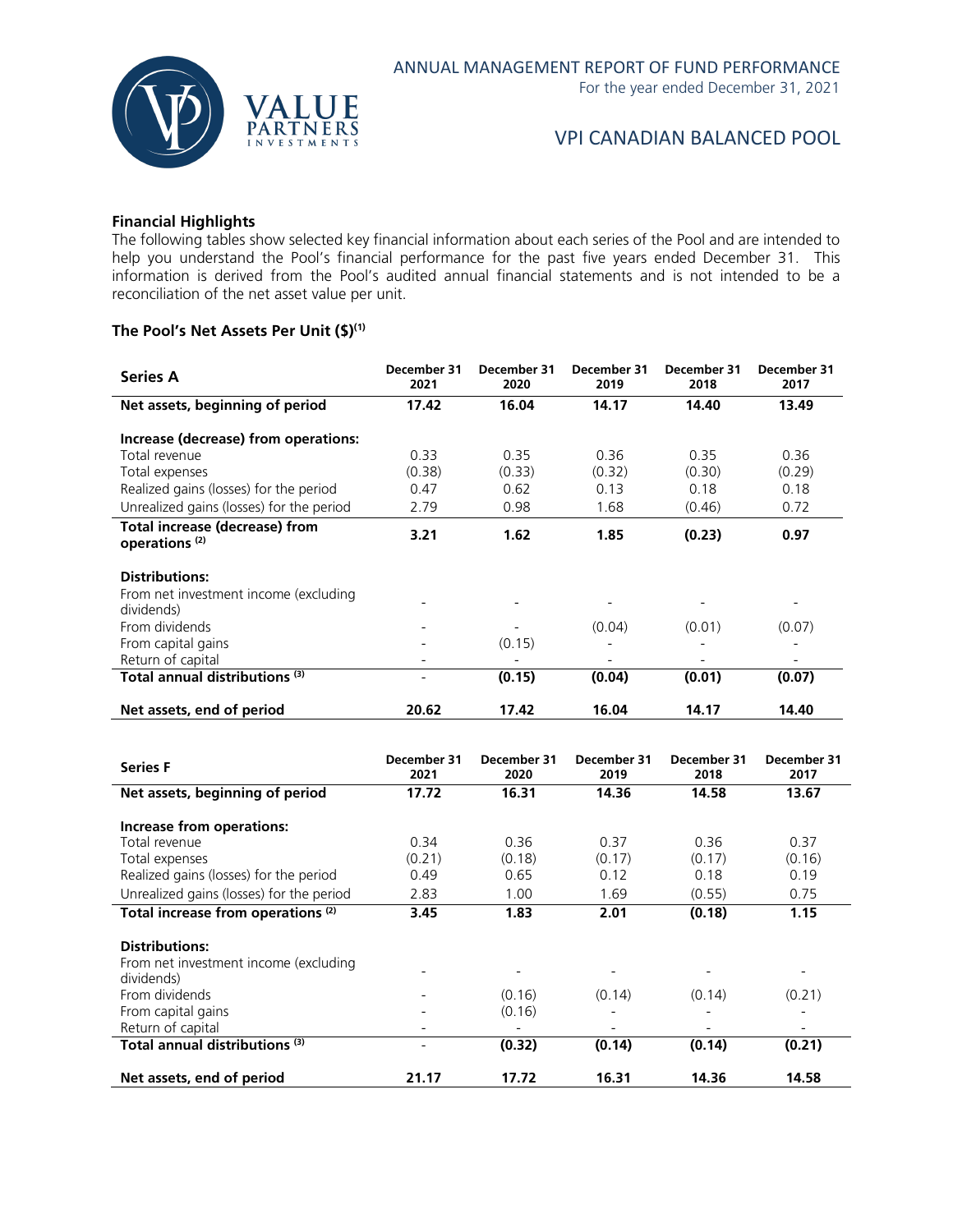

For the year ended December 31, 2021

## VPI CANADIAN BALANCED POOL

## **Financial Highlights (continued)**

| Series O <sup>(4)</sup>                        | December 31<br>2021 | December 31<br>2020 | December 31<br>2019 | December 31<br>2018 | December 31<br>2017 |
|------------------------------------------------|---------------------|---------------------|---------------------|---------------------|---------------------|
| Net assets, beginning of period <sup>(4)</sup> | 12.91               | 11.86               | 10.40               | 10.53               | 10.00               |
| Increase from operations:                      |                     |                     |                     |                     |                     |
| Total revenue                                  | 0.23                | 0.25                | 0.27                | 0.26                | 0.14                |
| Total expenses                                 |                     |                     | (0.01)              | (0.01)              |                     |
| Realized gains (losses) for the period         | 0.34                | 0.52                | 0.08                | 0.14                | 0.05                |
| Unrealized gains (losses) for the period       | 2.13                | 0.79                | 1.27                | (0.42)              | (0.69)              |
| Total decrease from operations <sup>(2)</sup>  | 2.70                | 1.56                | 1.61                | (0.03)              | (0.50)              |
| <b>Distributions:</b>                          |                     |                     |                     |                     |                     |
| From net investment income (excluding          |                     |                     |                     |                     |                     |
| dividends)                                     |                     |                     |                     |                     |                     |
| From dividends                                 |                     | (0.23)              | (0.18)              | (0.18)              | (0.23)              |
| From capital gains                             |                     | (0.11)              |                     |                     |                     |
| Return of capital                              |                     |                     |                     |                     |                     |
| Total annual distributions <sup>(3)</sup>      | $\overline{a}$      | (0.34)              | (0.18)              | (0.18)              | (0.23)              |
| Net assets, end of period                      | 15.58               | 12.91               | 11.86               | 10.40               | 10.53               |

(1) This information is derived from the Pool's audited annual financial statements.

(2) Net assets and distributions are based on the actual number of units outstanding at the relevant time. The increase/decrease from operations is based on the weighted average number of units outstanding over the financial period. (3) Distributions were paid in cash/reinvested in additional units of the Pool, or both.

(4) Inception date: July 5, 2017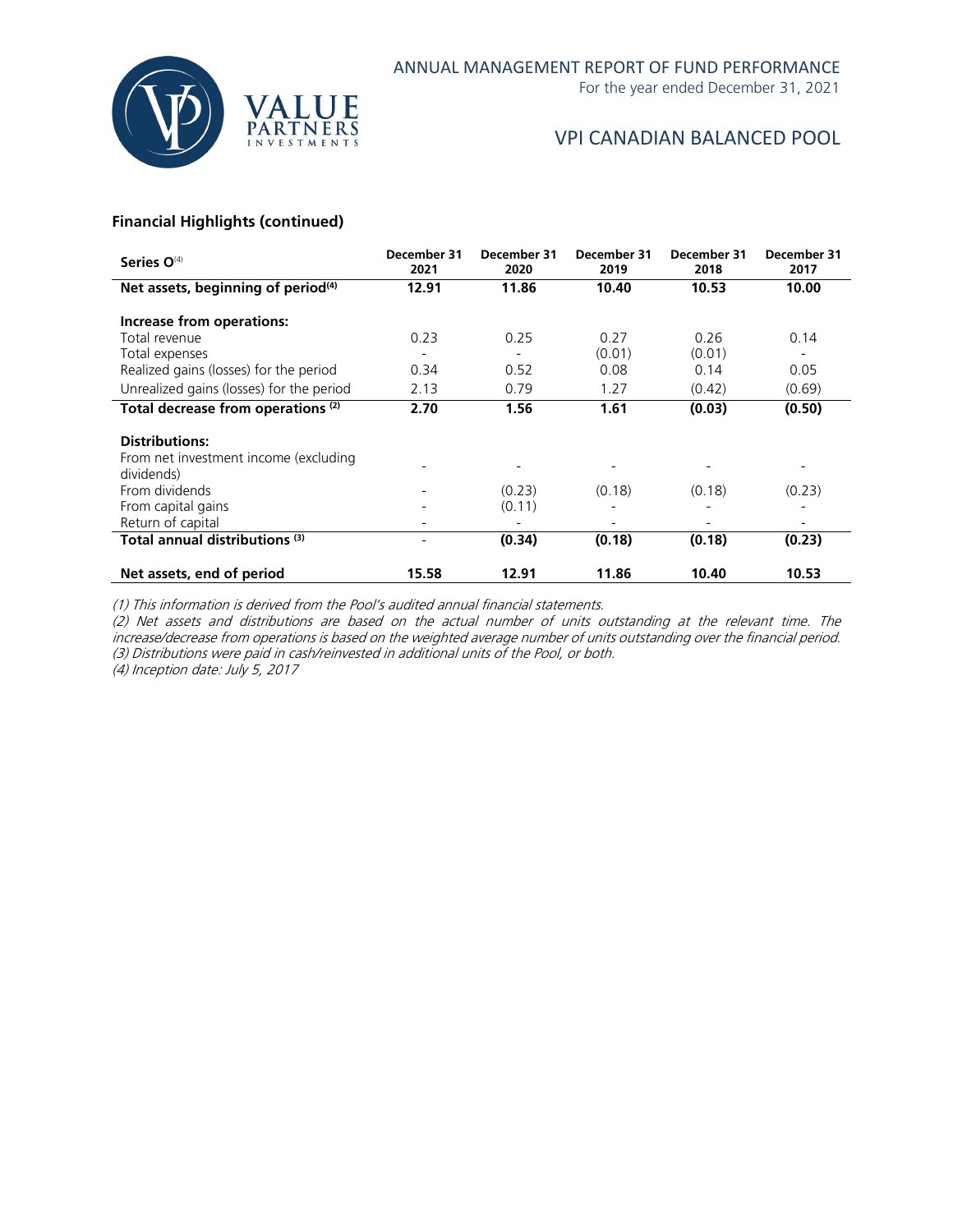

For the year ended December 31, 2021

## VPI CANADIAN BALANCED POOL

#### **Ratios and Supplemental Data**

| <b>Series A</b>                                           | <b>December</b><br>31 | <b>December</b><br>31 | <b>December</b><br>31 | <b>December</b><br>31 | <b>December</b><br>31 |
|-----------------------------------------------------------|-----------------------|-----------------------|-----------------------|-----------------------|-----------------------|
|                                                           | 2021                  | 2020                  | 2019                  | 2018                  | 2017                  |
| Total net asset value (000's) (1)                         | \$725,564             | \$583,455             | \$473,503             | \$346,791             | \$322,602             |
| Number of units outstanding (000's) <sup>(1)</sup>        | 35.190                | 33.498                | 29.522                | 24.475                | 22,406                |
| Management expense ratio <sup>(2)</sup>                   | 1.96%                 | 1.98%                 | 1.99%                 | 2.01%                 | 2.00%                 |
| Management expense ratio before<br>waivers or absorptions | 1.96%                 | 1.98%                 | 1.99%                 | 2.01%                 | 2.00%                 |
| Trading expense ratio <sup>(3)</sup>                      | 0.01%                 | $0.02\%$              | 0.01%                 | $0.00\%$              | 0.01%                 |
| Portfolio turnover rate (4)                               | 6.93%                 | 31.83%                | 9.50%                 | 3.39%                 | 11.11%                |
| Net asset value per unit (1)                              | \$20.62               | \$17.42               | \$16.04               | \$14.17               | \$14.40               |
|                                                           |                       |                       |                       |                       |                       |

| <b>Series F</b>                                           | <b>December</b><br>31<br>2021 | <b>December</b><br>31<br>2020 | <b>December</b><br>31<br>2019 | <b>December</b><br>31<br>2018 | <b>December</b><br>31<br>2017 |
|-----------------------------------------------------------|-------------------------------|-------------------------------|-------------------------------|-------------------------------|-------------------------------|
| Total net asset value (000's) (1)                         | \$133,027                     | \$87.261                      | \$64,539                      | \$43,153                      | \$28,143                      |
| Number of units outstanding (000's) <sup>(1)</sup>        | 6,282                         | 4.925                         | 3.958                         | 3.005                         | 1,930                         |
| Management expense ratio <sup>(2)</sup>                   | 1.03%                         | 1.04%                         | 1.04%                         | 1.06%                         | 1.05%                         |
| Management expense ratio before<br>waivers or absorptions | $1.03\%$                      | 1.04%                         | 1.04%                         | 1.06%                         | 1.05%                         |
| Trading expense ratio <sup>(3)</sup>                      | 0.01%                         | $0.02\%$                      | 0.01%                         | $0.00\%$                      | 0.01%                         |
| Portfolio turnover rate (4)                               | 6.93%                         | 31.83%                        | 9.50%                         | 3.39%                         | 11.11%                        |
| Net asset value per unit (1)                              | \$21.17                       | \$17.72                       | \$16.31                       | \$14.36                       | \$14.58                       |

| Series O                                                  | <b>December</b><br>31<br>2021 | <b>December</b><br>31<br>2020 | <b>December</b><br>31<br>2019 | <b>December</b><br>31<br>2018 | <b>December</b><br>31<br>2017 |
|-----------------------------------------------------------|-------------------------------|-------------------------------|-------------------------------|-------------------------------|-------------------------------|
| Total net asset value (000's) (1)                         | \$18,595                      | \$12,898                      | \$7,787                       | \$4.243                       | \$1,083                       |
| Number of units outstanding (000's) <sup>(1)</sup>        | 1,193                         | 999                           | 657                           | 408                           | 103                           |
| Management expense ratio <sup>(2)</sup>                   | $0.00\%$                      | $0.00\%$                      | $0.00\%$                      | $0.00\%$                      | $0.00\%$                      |
| Management expense ratio before<br>waivers or absorptions | 0.08%                         | $0.09\%$                      | $0.09\%$                      | 0.11%                         | 0.11%                         |
| Trading expense ratio <sup>(3)</sup>                      | 0.01%                         | $0.02\%$                      | 0.01%                         | $0.00\%$                      | 0.01%                         |
| Portfolio turnover rate (4)                               | 6.93%                         | 31.83%                        | 9.50%                         | 3.39%                         | 11.11%                        |
| Net asset value per unit (1)                              | \$15.58                       | \$12.91                       | \$11.86                       | \$10.40                       | \$10.53                       |

(1) This information is provided as at the date shown.

(2) Management expense ratio is based on total expenses for the stated period (excluding distributions, commissions and other portfolio transaction costs) and is expressed as an annualized percentage of daily average net assets during the period. In the period a series is established, the management expense ratio is annualized from the date of inception to December 31.

(3) The trading expense ratio represents total commissions and other portfolio transaction costs expressed as an annualized percentage of daily average net assets during the period.

(4) The Pool's portfolio turnover rate indicates how actively the Pool's portfolio manager manages its portfolio investments. A portfolio turnover rate of 100% is equivalent to the Pool buying and selling all of the securities in its portfolio once in the course of the year. The higher the Pool's portfolio turnover rate in a year, the greater the trading costs payable by the Pool in the year, and the greater the chance of an investor receiving taxable capital gains in the year. There is not necessarily a relationship between a high turnover rate and the performance of the Pool.